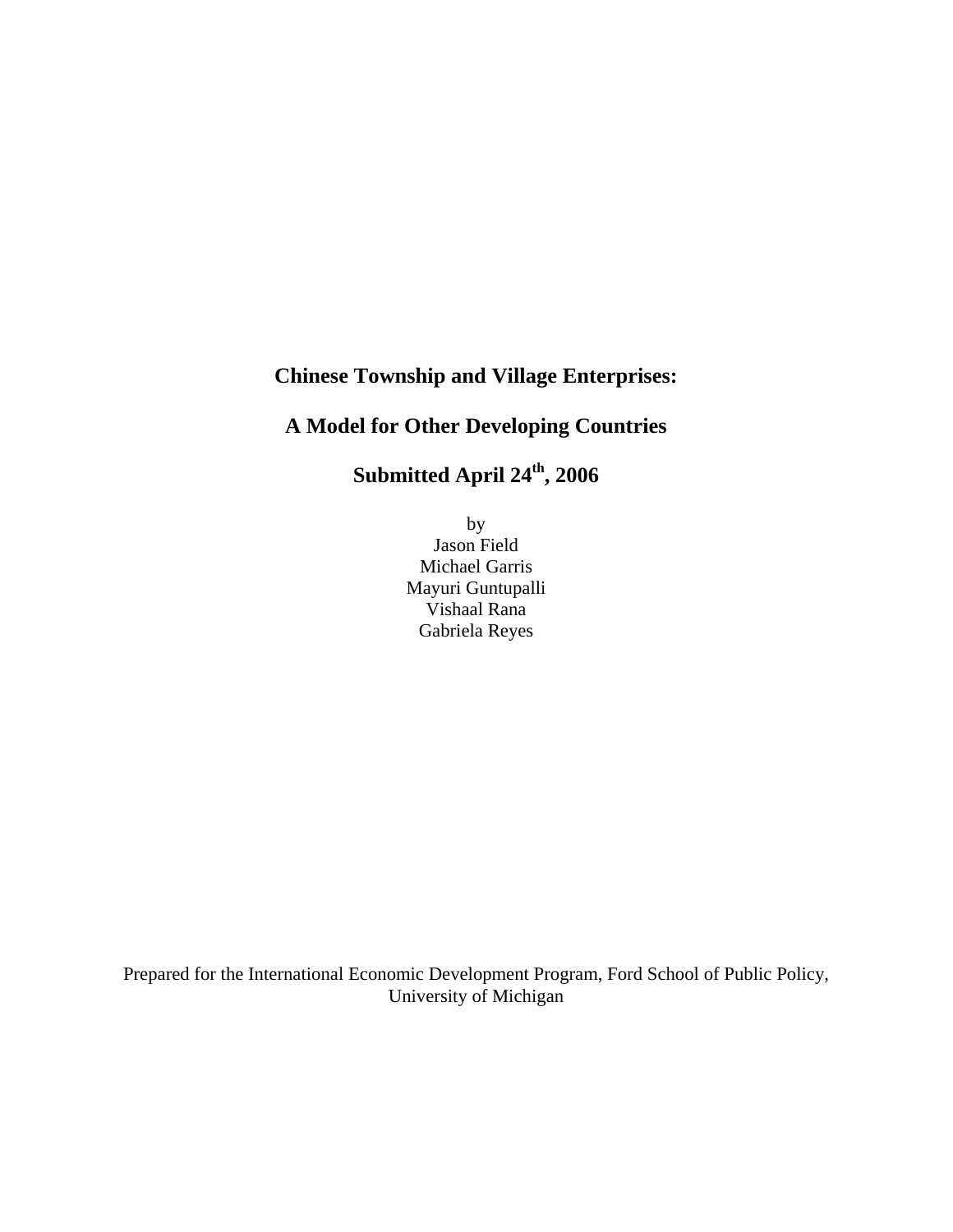# **Table of Contents**

| Role of Government and Corruption in Suppressing Growth of Small Business 19 |  |
|------------------------------------------------------------------------------|--|
|                                                                              |  |
|                                                                              |  |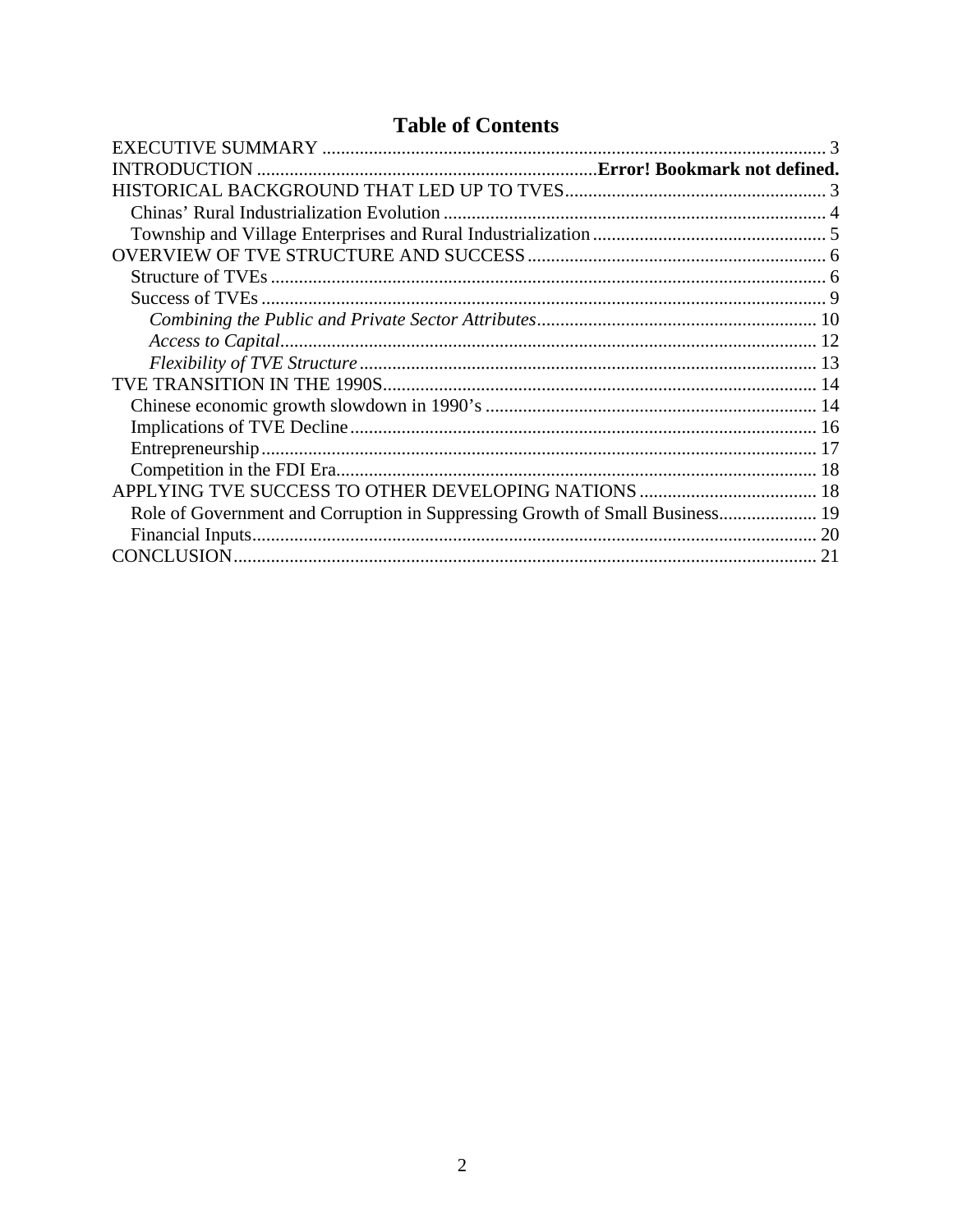## <span id="page-2-0"></span>**EXECUTIVE SUMMARY**

This policy brief examines the applicability of the success of Township and Village Enterprises (TVEs) in China to other developing countries. This paper will begin by explaining the economic history that led to the development of TVEs and their role in Chinese economic reforms. This will then lead into a review of the revolutionary structure and ownership of TVEs that distinguished them from traditional SOEs and contributed to the success of TVEs. Then we will review how the gradual decline of TVEs in the 1990s coincided with the greater push toward free market enterprise in China, thereby completing the transitory role of TVEs. Finally, and perhaps most importantly, we will examine the value and applicability of the TVE model for other developing countries. While all aspects of the TVE model cannot be applied to other countries there are lessons to be learned from the success of TVEs that would help most countries transition to a free market economy.

## **HISTORICAL BACKGROUND THAT LED UP TO TVES**

In an ideologically Marxist country such as China, the term "entrepreneurship" or free enterprise does not seem to have a place within the economic activities performed in the country. When Mao Zedong came into power in 1949, the Communist regime actively suppressed capitalist activities for decades. Maoist prosecution of the bourgeois reinforced the perception of retailers and businessmen as low social status individuals, resulting in entrepreneurial activities causing public humiliation and prosecution. (Liao and Sohmen, 2001) However, entrepreneurship was never entirely suppressed. It flourished in the black market and the underground economy.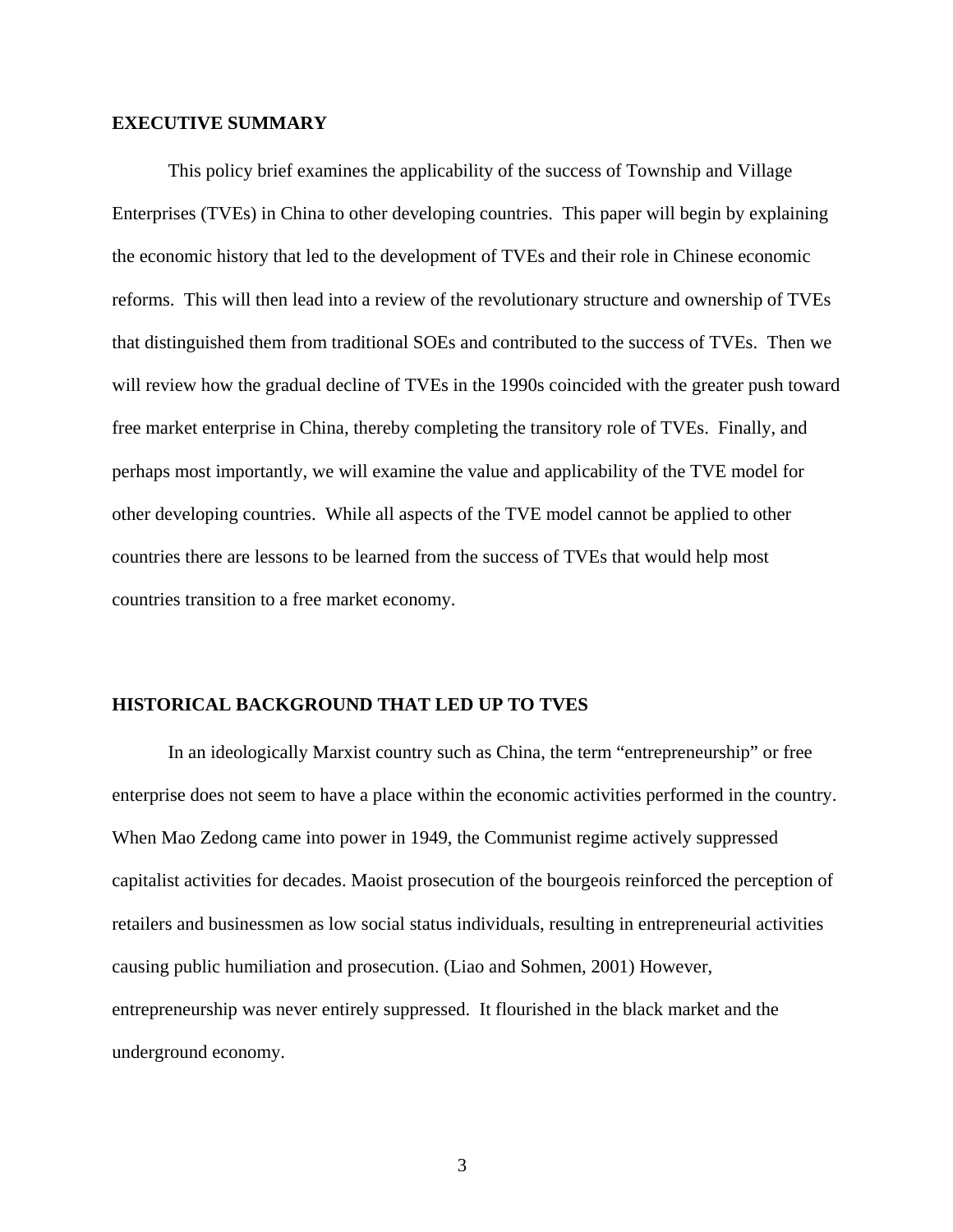<span id="page-3-0"></span>Liao and Sohmen identify three types of Entrepreneurship: (1) small scale and subsistence (*getihu*); (2) large scale and all sectors operated (*siying qiye*); and (3) more recent ventures led by foreign educated Chinese entrepreneurs. Through the early 1980s, small scale retailing and services activities were performed by the "self employed" as a way to subsist. The end of 1980's saw a shift to larger businesses ranging from restaurants to transportation to manufacturing. These businesses were often run by engineers or managers of State Owned Enterprises (SOE). More recently, the technology sector has been promoted by the government and flourished enough to encouraged foreign educated or trained Chinese managers to return home to start high-tech ventures.

Township and Village Enterprises (TVE) fit into the second category listed above and play an important role in rural industrialization in China. China's 1997 Law on Township Enterprises defines TVEs as "the different types of enterprises that are established in townships (including the villages under their jurisdiction) with the bulk of the capital being invested by the rural economic collectives or farmers." (Ding, Ge, Warner, 2004, 836-852) The following section will describe the evolution of rural industry policies that led to the creation of TVEs.

## **Chinas' Rural Industrialization Evolution**

In the late 1950s, the government attempted to promote rural industrialization with the establishment of the people's commune system. The vast majority of commune enterprises were backyard iron and steel furnaces and others were intended to provide products to meet local agriculture needs. Many commune enterprises were set up in a predatory fashion and rushed into production of substandard and even unusable goods. The second Five year Plan or Great Leap Forward, which was announced to last from 1958 to 1963, turned out disastrously for the economy. The number of commune enterprise to plummet from 2.6 million in 1958 to 45,000 in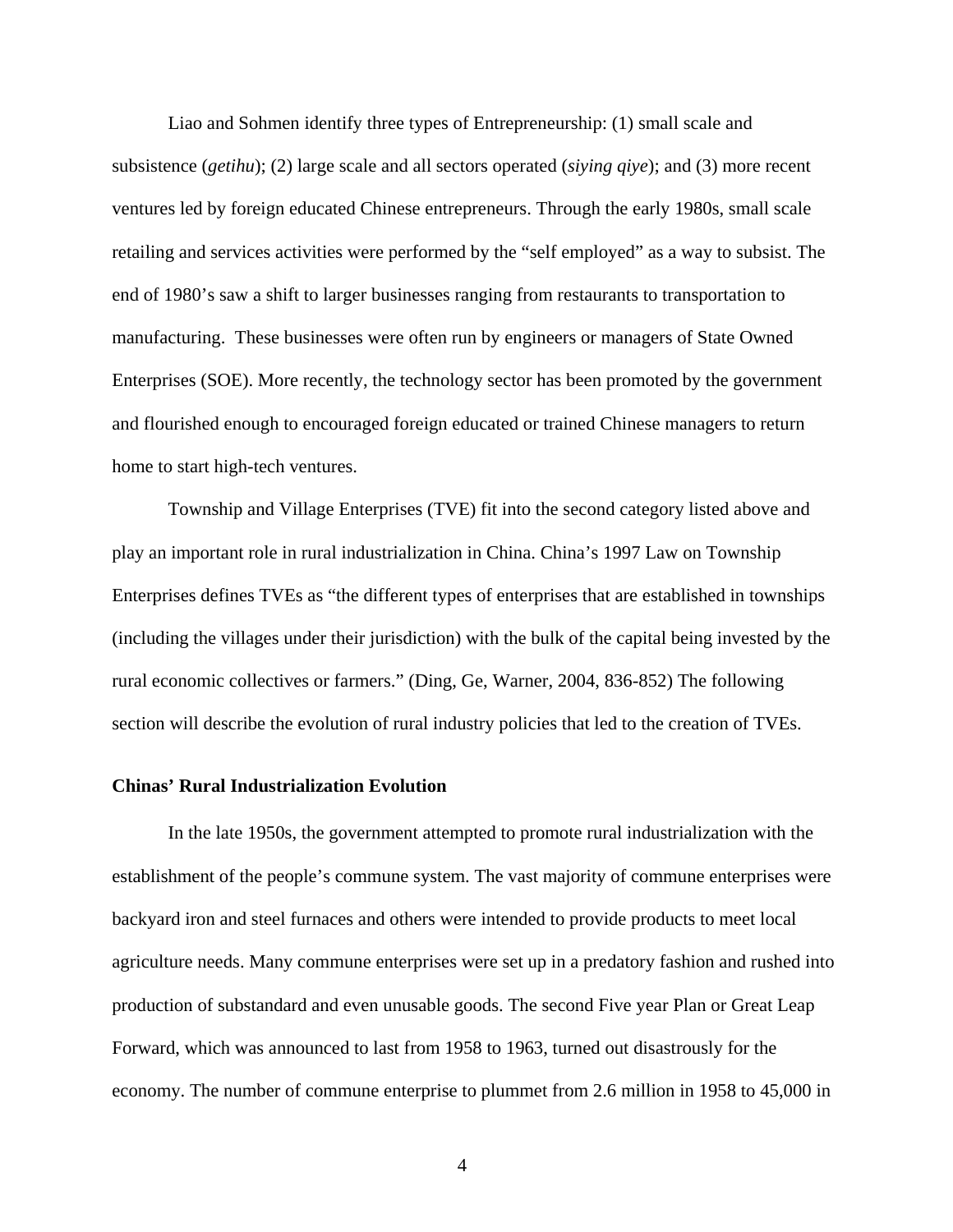<span id="page-4-0"></span>1961. (Zhang, 1990). During the period of 1961-65, rural enterprises and all other nonagricultural activities were essentially banned as rural industrialization came to a halt.

By the end of the 1960s, the government made agricultural mechanization and modernization a priority by sponsoring programs to develop the "five small industries" (*wuxiao gongye*) - iron and steel, chemical fertilizer, cement, energy (coal mines and hydropower), and farm machinery. In addition, commune and brigades enterprises (CBEs) were revived. In 1976, the State Council established a special agency to administer CBEs and promote rural small-scale industries. Thus, the main objective of rural industry polices was to support national agriculture and the needs of the rural population. However, because CBEs and the five small industries' support programs were decentralized, all of these efforts were plagued by a conflict of interests between central planners and local authorities.

#### **Township and Village Enterprises and Rural Industrialization**

It was not until the late 1970s, following the introduction of economic reforms, that rural enterprises began to take off. In 1984, the name "Commune and Brigade Enterprise" was replaced with "Township and Village Enterprises" (Zhang, 1999). The role of TVEs was elevated making them an instrument of the government to achieve agricultural modernization, absorb surplus labor from agriculture, and alleviate poverty. The economic environment coupled with the government policy was conducive and crucial to the subsequent TVE phenomenon.

TVEs contributed to China's economic growth and development, especially in rural areas. World Bank estimates show that annual growth rate of TVEs from the mid-1980s to the mid-1990s was about 25%. (World Development Report, 1996) By 1995, TVEs accounted for approximately a quarter of China's GDP, two thirds of the total rural output, and more than one third of China's export earnings. (Zhang, 1999).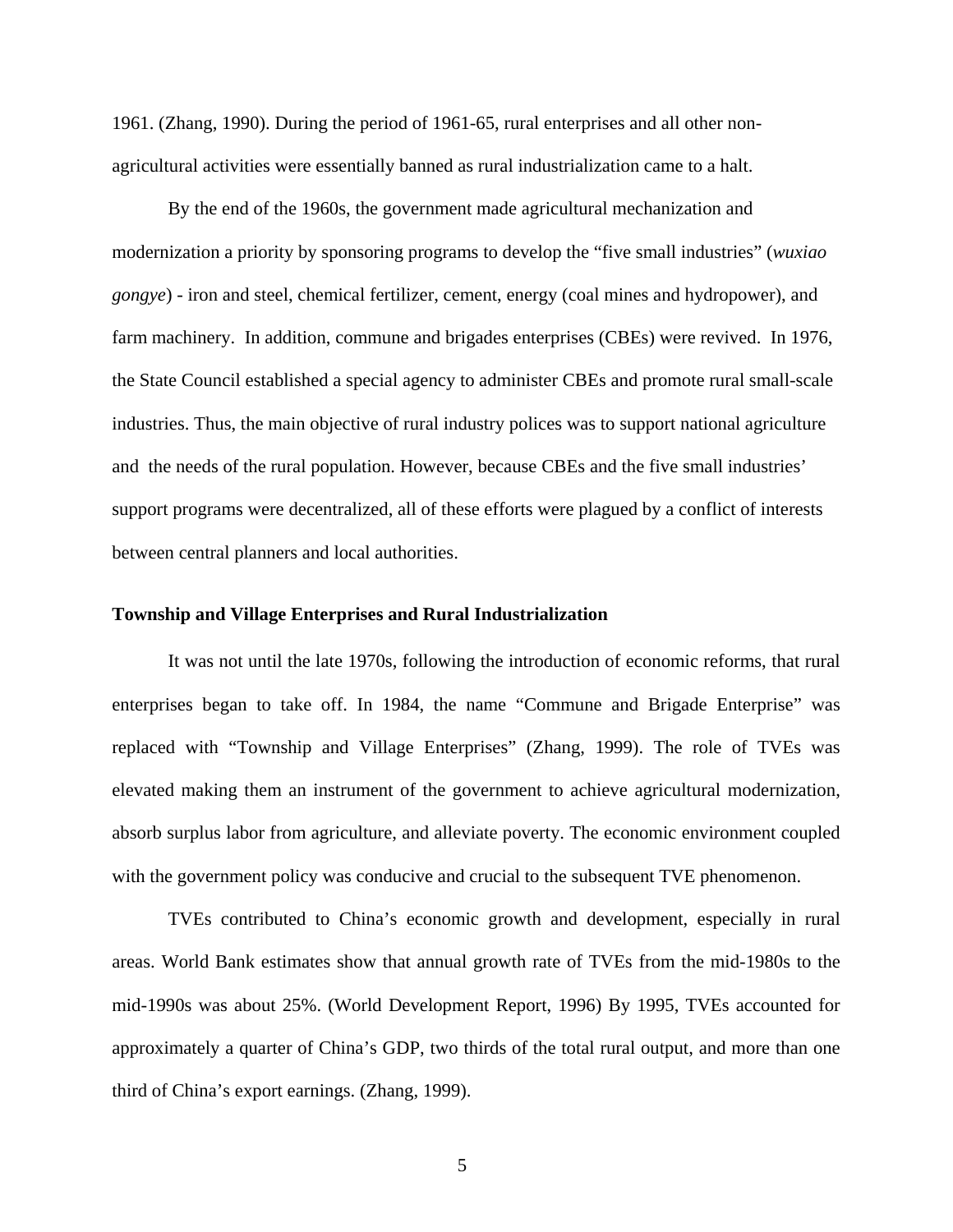<span id="page-5-0"></span>In addition to the flexible structure of  $TVEs<sup>1</sup>$  $TVEs<sup>1</sup>$  $TVEs<sup>1</sup>$ , which allowed them to adapt to economic and political conditions, several other factors and contemporaneous events drove the development of TVEs. First, the successful agricultural reform in the late 1970s and early 1980s caused rural labor to be more abundant for rural enterprise activities and provided capital as farmers' income increased. Second, support from local government was guaranteed as TVEs were often the single most important source of local government's revenue. In addition, scarce competition and state monopolies allowed TVEs to make high profits. Over time, this favorable market environment changed with increased competition leading to the steady decline of TVE profitability. The next sections highlight what drove the success and the decline of TVEs.

#### **OVERVIEW OF TVE STRUCTURE AND SUCCESS**

 The key factor for TVE success is that the capital invested in TVEs originates from local sources. Accountability to local investors has forced TVE managers to make economically rational decisions and freed them from some (but not all) political restraints in order to maximize the return on invested capital.

## **Structure of TVEs**

 $\overline{a}$ 

The term TVE is non-specific and covers a wide range of business types and complexities from the smallest cottage industry producing goods for strictly local consumption to complex factories with foreign investment producing goods for export. Township and village governments (TVG) are the dominant players in most TVEs, and usually exert de facto control over TVEs regardless of their industry, capital structure, or governance style. TVEs can be classified into

<span id="page-5-1"></span> $<sup>1</sup>$  This issue will be discussed in further detail in the second section of this paper.</sup>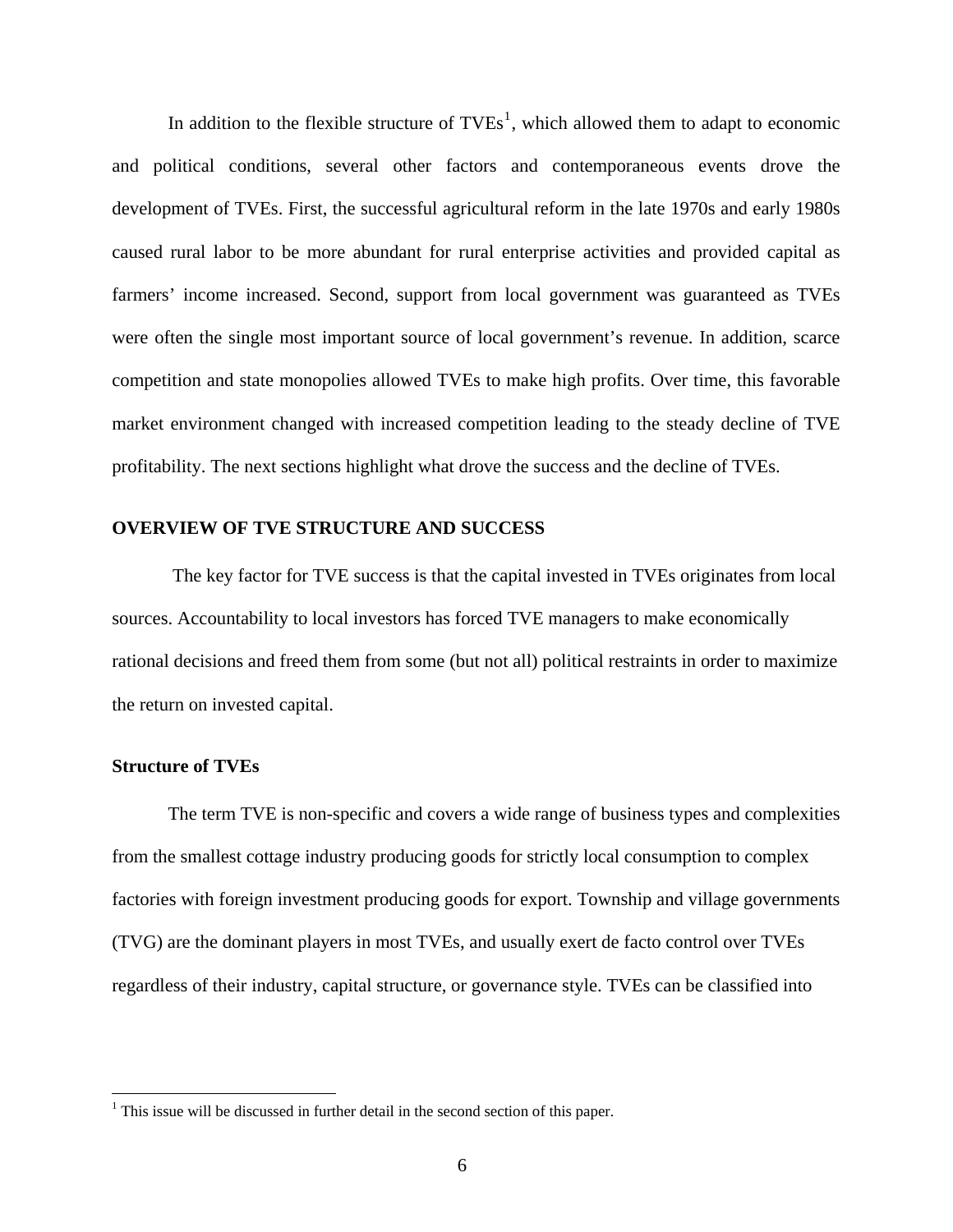one of three models, based on the sources of initial investment, structure of ownership, industrial orientation, income distribution and management systems. The three models are:

- 1. the Southern *Jiangsu* model, which depended on principal investment from township and village government;
- 2. the *Wenzhou* model, with private ownership under a pretended "socialist" ownership structure;
- 3. the Pearl River Delta model of foreign direct investment and export-oriented manufacturing.

The *Wenzhou* and the *Pearl River Delta* models of development can be considered unique to Chinese development history, and are probably not replicable outside of the Chinese economic context of the 1980s-1990s. The *Wenzhou* model appears to have been a reaction by entrepreneurs to invest while avoiding any uncertain government reaction to supposed "capitalist-road" actions. The Pearl River Delta model can be associated with the complexities of foreign investment in export-processing zones. As the importance and significance of export processing zones recedes this model is less recognizable and of shrinking importance. The applicable model for potential transfer to other developing countries is thus the "true" *Jiangsu* model TVE.

Within the *Jiangsu*<sup>[2](#page-6-0)</sup> TVE model there are five-ownership and institutional governance types each with significant TVG participation and listed below in order of complexity and frequency of use. This paper will concentrate on the first four governance types because publicly listed TVEs have "graduated" to the big leagues of Chinese industry.

 $\overline{a}$ 

<span id="page-6-0"></span><sup>2</sup> Future references in this paper to "TVE" refer to the *Jiangsu* model.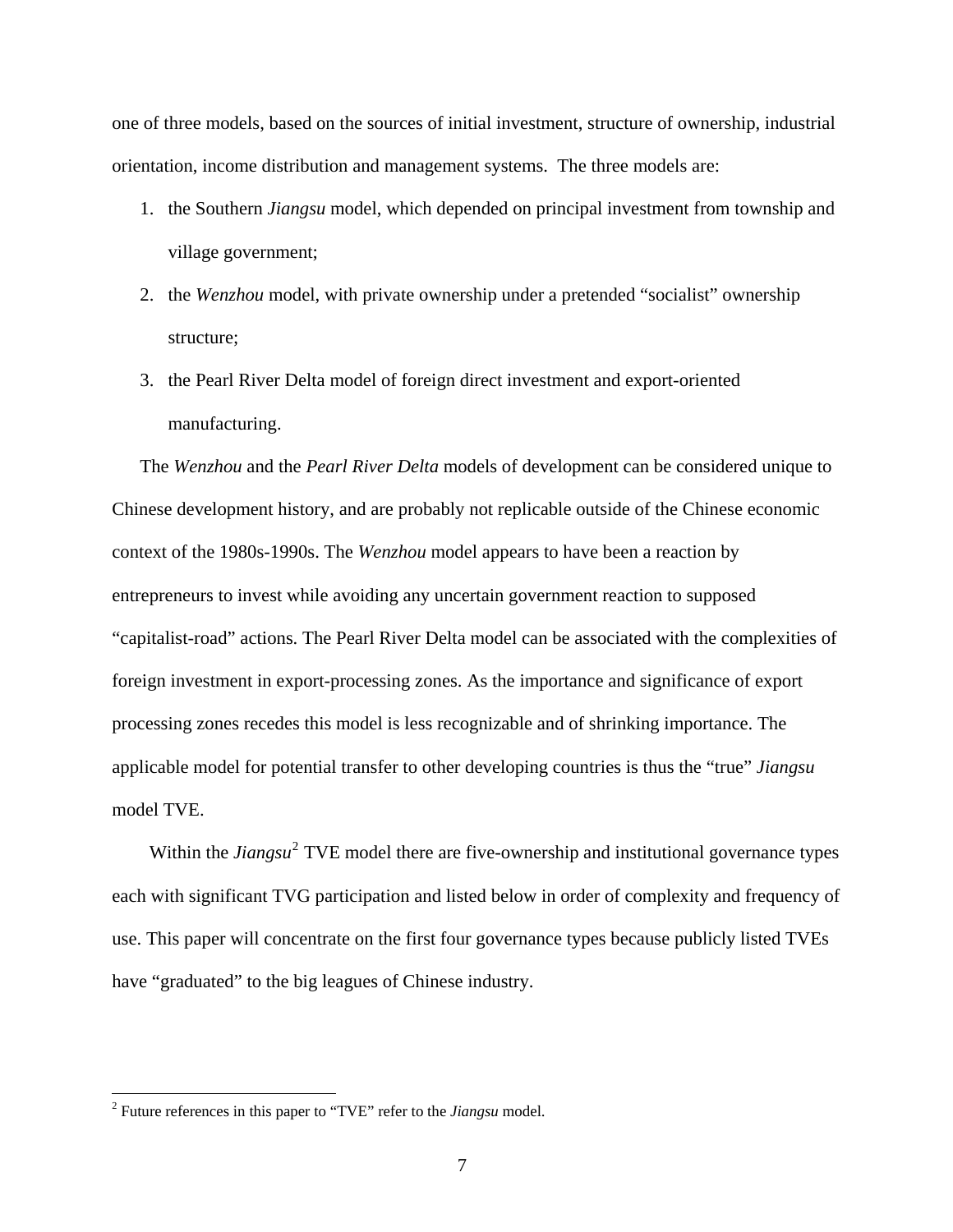**Responsibility systems (***zerenzhi*): Under this system the enterprise management signs a contract with the TVG to meet operational targets for production, profitability, and other key indicators. The contract is renewable and adjusted annually.

**Collateral or non-collateral contracting (***diya chenbao* **or** *wudiya chengbao***):** Here the TVG contracts with a high bidder for total authority over the firm in exchange for a rent payment. Winning bidders may not make major changes in the firm's assets.

**Joint ventures with foreign investment (***heziqiye***):** This form of TVE is preferred by the central government in order to transfer knowledge and technology to Chinese partners.

**Joint stock firms (***gufen gongsi***):** This form of governance was established by the government to allow inefficient TVGs to modify TVE ownership by distributing shares to stakeholders, often allowing full privatization.

**Publicly listed companies (***shangshi gongsi***):** Few TVEs meet the qualifications for listing on the Shanghai or Shenzhen exchanges, but many aspire to eventual inclusion.

 These governance models indicate flexibility for TVGs when setting up a TVE appropriate in an economy as large and dynamic as China's. This flexibility is appropriate for transfer to other developing countries, but there are important factors specific to China's development that must be considered when recommending transfer of the TVG model. First foreign investors were clamoring for a chance to enter the Chinese market because of the potential to sell to more than a billion consumers, a situation that cannot be transferred. Second, the command and control nature of the pre-reform Chinese system gave that system a unique capacity to manage complex structures. Therefore, we will concentrate on the responsibility and contracting of TVE systems as the most likely candidates for transfer to other developing countries.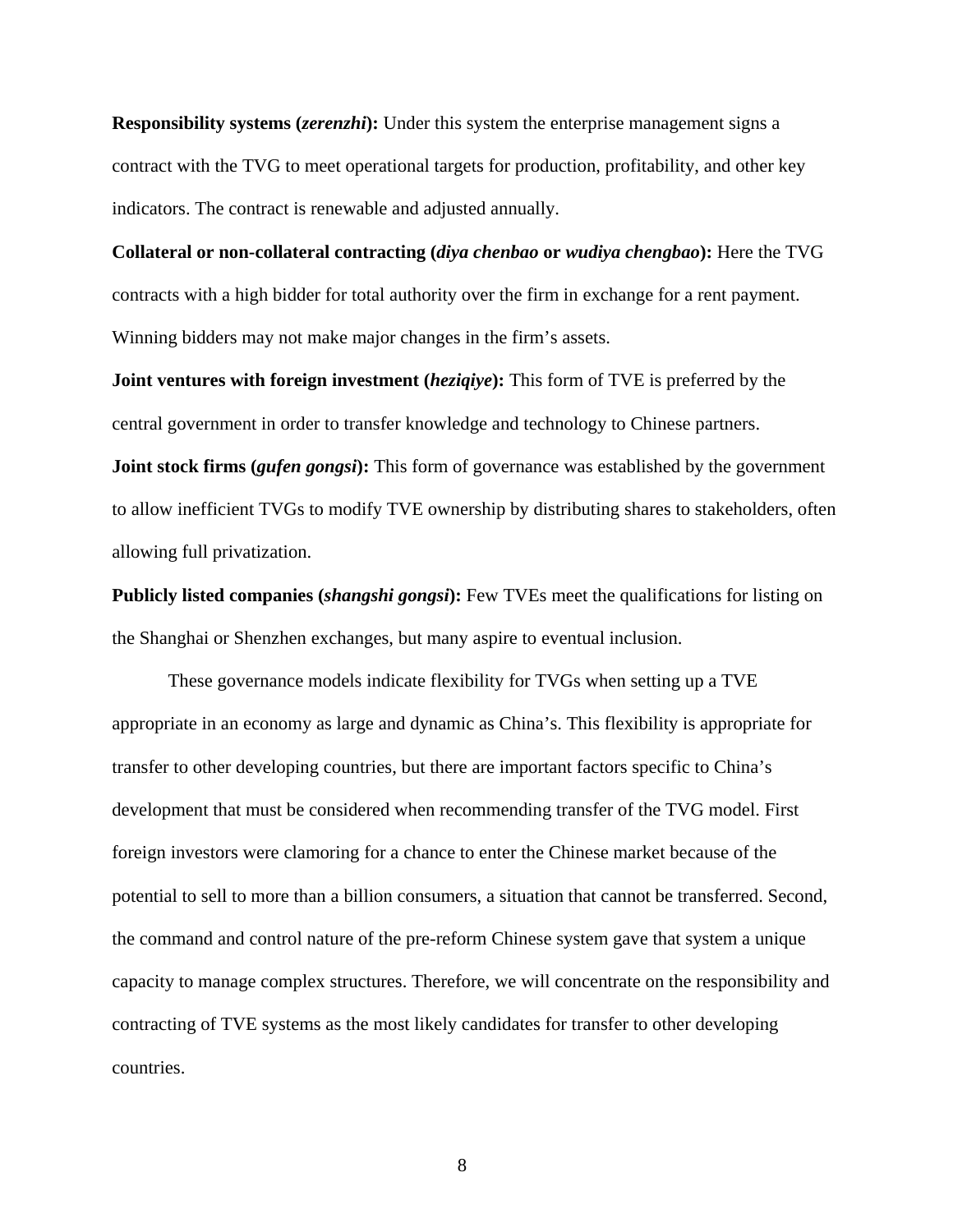### <span id="page-8-0"></span>**Success of TVEs**

 There are three competing theories that attempt to explain the success of TVEs. The first postulates that TVE stakeholders in the community cooperate based on implicit contracts and this cooperation leads to efficiencies.(Weitzman and Xu, 1993) The second is that long-term relationships among village residents involved in TVEs creates forms of income-sharing otherwise absent as a result of China's underdeveloped legal system. (Nee, 1992) The last theory is that the success of TVEs is due to their special legal structure, which gives them the abilities to adapt to and configure with the external competitive environment. (Luo and Tan 1998)

 The nature of implicit contracts and the efficient cooperation they stimulate is especially relevant to the initial years of economic reform in China. TVEs were mostly based in rural areas with high levels of collectivization and low levels of experience with a market-based system, perhaps leading to a suspicion of the motivations of those forming private businesses. A capitalist system is based on trust, or the sanctity of contracts and the rule of law that ensures proper follow through. A TVE was able to engender trust because of its relationship to the TVG and its implicit social contract with the local community. Stakeholders thrust into an unfamiliar economic situation were thus able to cooperate in an environment of trust that led to efficient production. However, this theory cannot explain how TVEs continued their successful economic activity after the wide acceptance and understanding of a capitalist, market-based system with private industry. TVEs are generally as successful as private concerns, even after the acceptance of a market system in China. We can conclude that this theory is relevant to the early years of TVE formation but does not explain the continued success of the TVE model.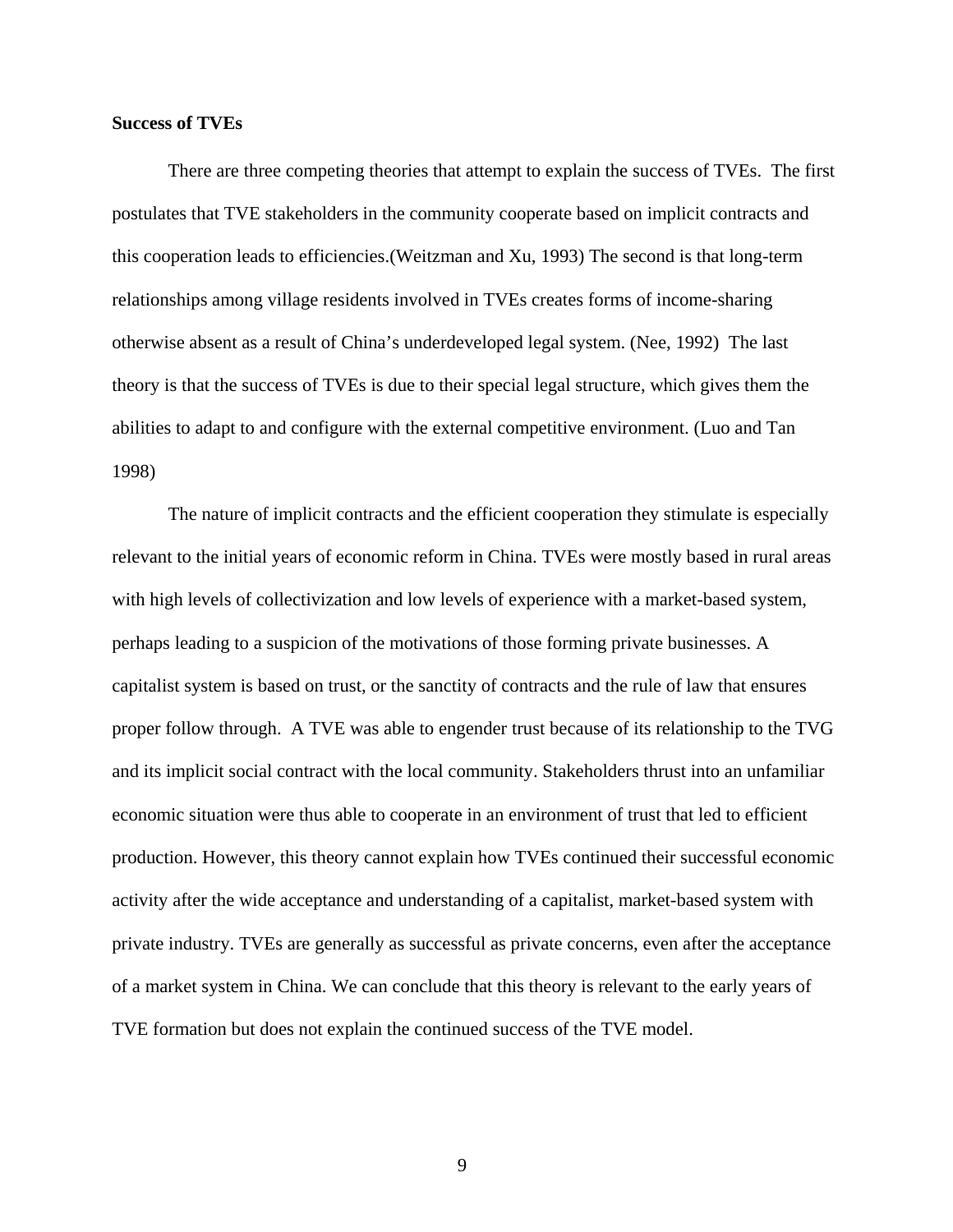<span id="page-9-0"></span> Weitzman and Xu (1993) offer an important contribution to the discussion with their theory of income distribution through TVEs as a result of a strong social contract among villagers. In the early days of the market reform in China the rule of law was shaky and the sanctity of contracts was undeveloped. Strong social ties in the village unit were undoubtedly important to maximize income in these early days of uncertainty. This theory's failings are similar to those of the "contract-cooperation" hypothesis in that it does not explain TVE's continued success after the development of a basic contract law enforcement mechanism in the Chinese system.

Therefore, Luo and Tan's theory of TVE success arising from their special legal structure is the most compelling of the three competing theories and the one that we will base our arguments upon.

## *Combining the Public and Private Sector Attributes*

 There are three types of business enterprise in China: SOEs, private firms, and TVEs. Chinese SOEs tend to respond to increased competitive uncertainties with conservative and riskadverse strategies, (Tan and Litshcert ,1994) while Chinese privately owned firms tend to respond to these uncertainties with more dynamic and risk-taking strategies. (Tan,1996) Chinese TVEs blur the distinctions between SOEs and private firms because of their significant TVG ownership or control. Strategic direction and governance is developed at the business level under a manager with private-sector incentives. In a Chinese business environment characterized by weak property rights and rule of law and given uneven central or regional government regulatory enforcement, TVEs are perhaps best suited to thrive because of their unique strategic situation. TVEs are exposed to a highly competitive market, which forces managers to innovate, take risks, and perform intense analysis of market changes.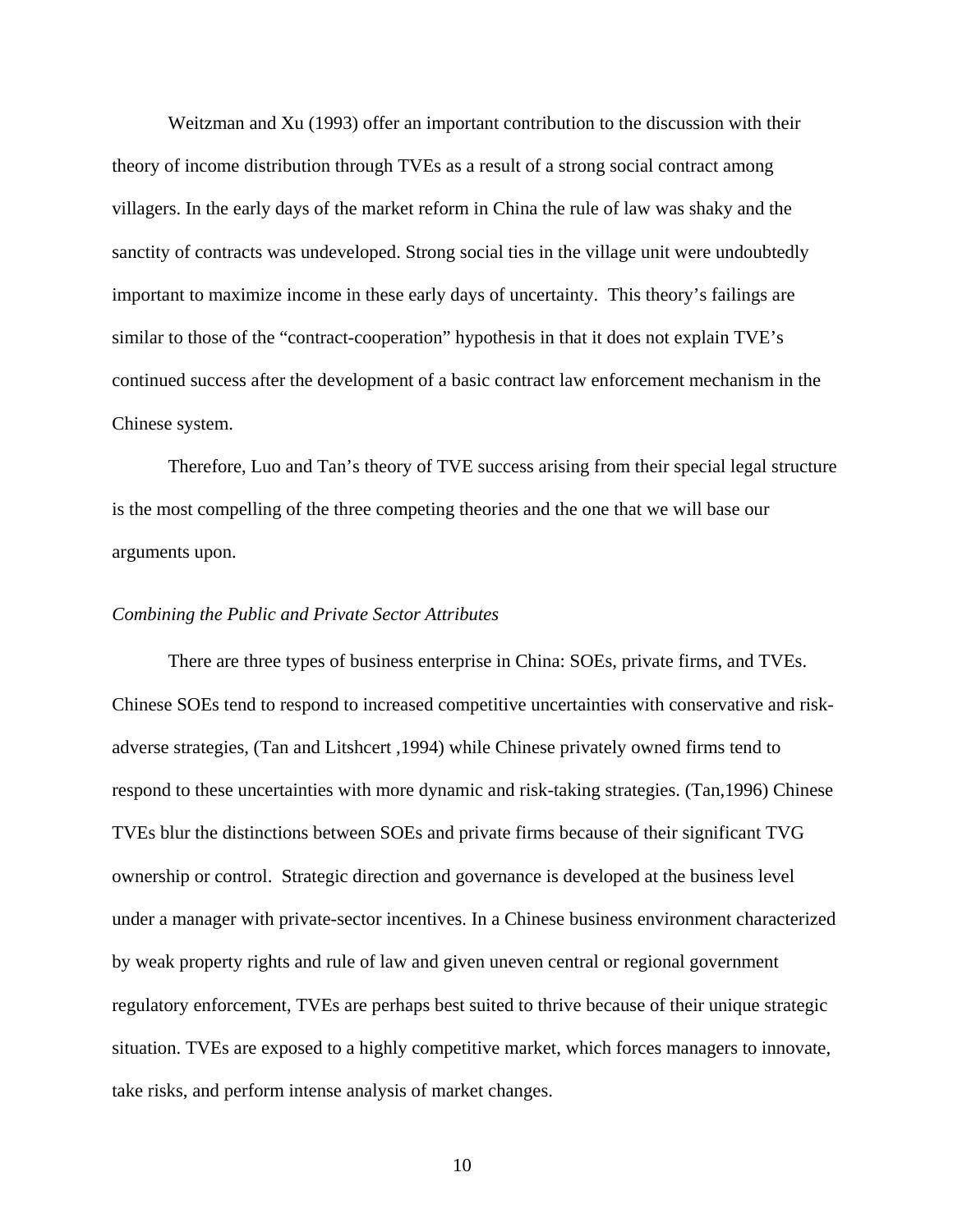At the same time, TVEs are partners with local TVGs, who can provide protections from some of the excesses of the Chinese business environment, including predation from SOEs and other favored market players. ( Luo, Tan, and Shenkar,1998) TVE relationship with a local government powerbase made it less likely for the government to demand that TVEs support SOEs through uneconomic politically-motivated purchases or transfer of labor from SOEs to TVEs. From the viewpoint of the SOE the true powers behind the TVE were opaque, which likely translated into a reluctance to provoke a response from a TVG or its political allies.

 A substantial contribution to TVE success was the ability to defend their private property. In the 1980's, Chinese society was still relatively anti-capitalist and viewed government powers as supreme in every sector. "People who undertook non-public or noncollective productive activities were at risk of 'taking the capitalist road', and capitalist-roadtakers would have to 'cut the capitalist tail'. Under such a political environment, private property rights are insecure or at least inferior ideologically." (Chen, 2000, 54). Thus, it was important for businesses to be capable of defending themselves against the state and other parties. The involvement and support of local governments created this defense. For example, not only would it be illegal to seize the assets of a TVE business, but it would also now offend socialist ideology. Moreover, if a governmental authority attempted to encroach on the business, the local government leaders would robustly defend the business – because they are joint beneficiaries of the business (Chen, 2000). Finally, if the TVE faces a conflict with a competing interest or firm, the local government can be more effective in negotiating and protecting the TVE's interests. From the most basic "responsibility system" to the most complex joint-venture, Chinese TVEs operate outside of the central government's industrial plan and outside of their control, unlike their SOE competitors. They are collectives in name only, as they are controlled by the TVG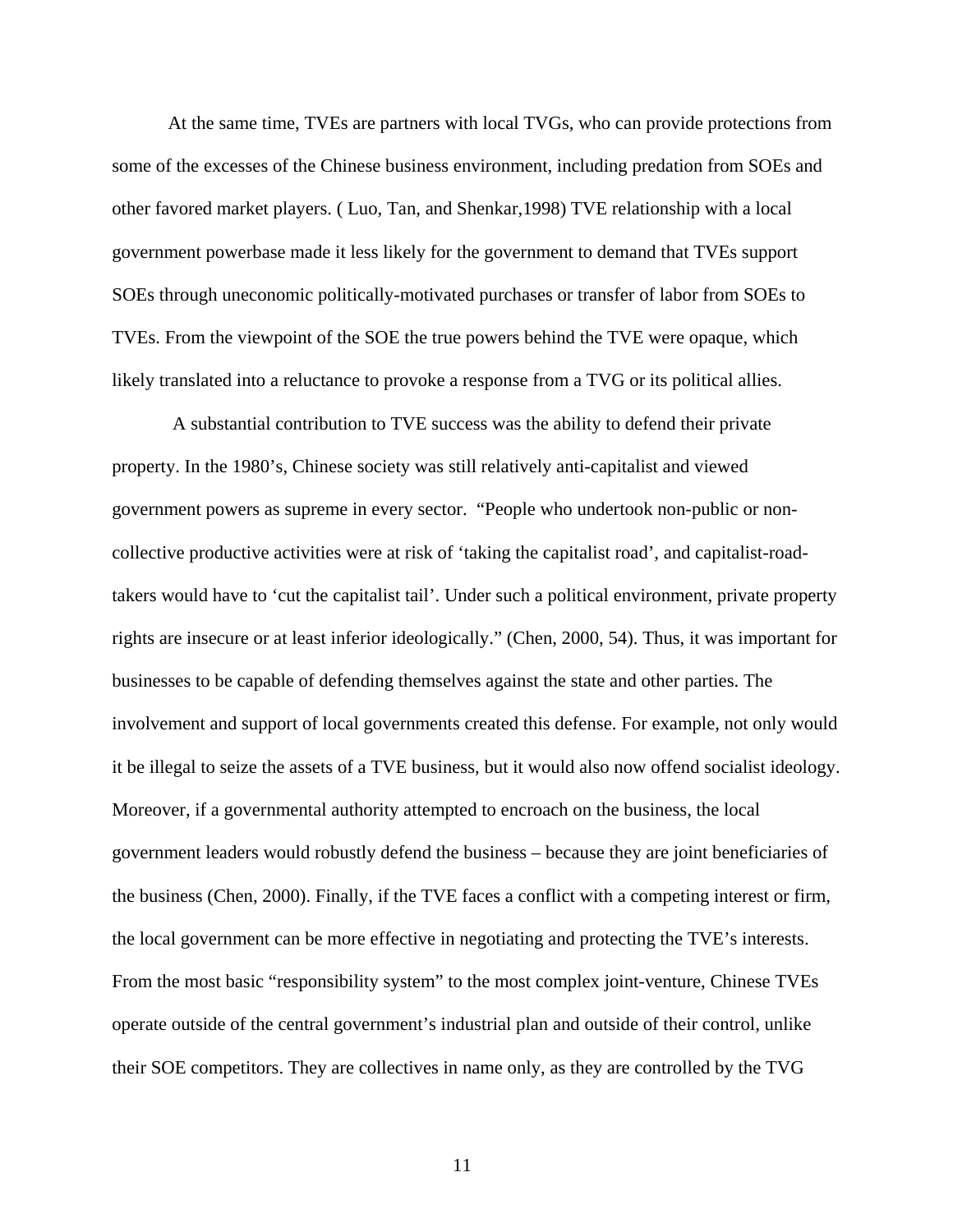<span id="page-11-0"></span>with the benefits of the TVE flowing to citizens only in the sense that a profitable TVE will allow the TVG to reduce taxes or to fund infrastructure or social spending.

### *Access to Capital*

 $\overline{a}$ 

 Many TVGs count on TVEs for their main source of funding, which gave TVEs tremendous influence and benefits due to China's still incomplete market transformation. In other ex-socialist economies start-up companies have major difficulties gaining access to capital, technology, materials, market information, and distribution channels, and therefore remain cottage industries because they cannot grow. (Roman, 1986)

Since the market reforms Chinese banks have been unreliable sources of capital for private enterprises or TVEs because most bank lending has been directed to SOEs by the national government. TVGs were able to lend or invest modest amounts of locally accumulated capital in TVEs because of a simplified decision making authority, an inherent interest in seeing the local TVE succeed, and a willingness to take acceptable economic risks.<sup>[3](#page-11-1)</sup>

The ability to procure production inputs, such as capital, is another advantage that was instrumental for TVE's success in China. Raising private capital for starting and expanding a business is an essential aspect for any business environment. In China, local government involvement made the process more successful for TVEs. The close nature of the relationships between banks and local governments – often actualized through favors for one another – made refusing a request from a government party nearly impossible for banks. Banks also favored lending to TVE's. As Chen writes "it is relatively easier for collective TVEs to obtain loans than

<span id="page-11-1"></span><sup>&</sup>lt;sup>3</sup> Access to capital through TVE-TVG partnership will be discussed later in this paper as valuable for other developing countries.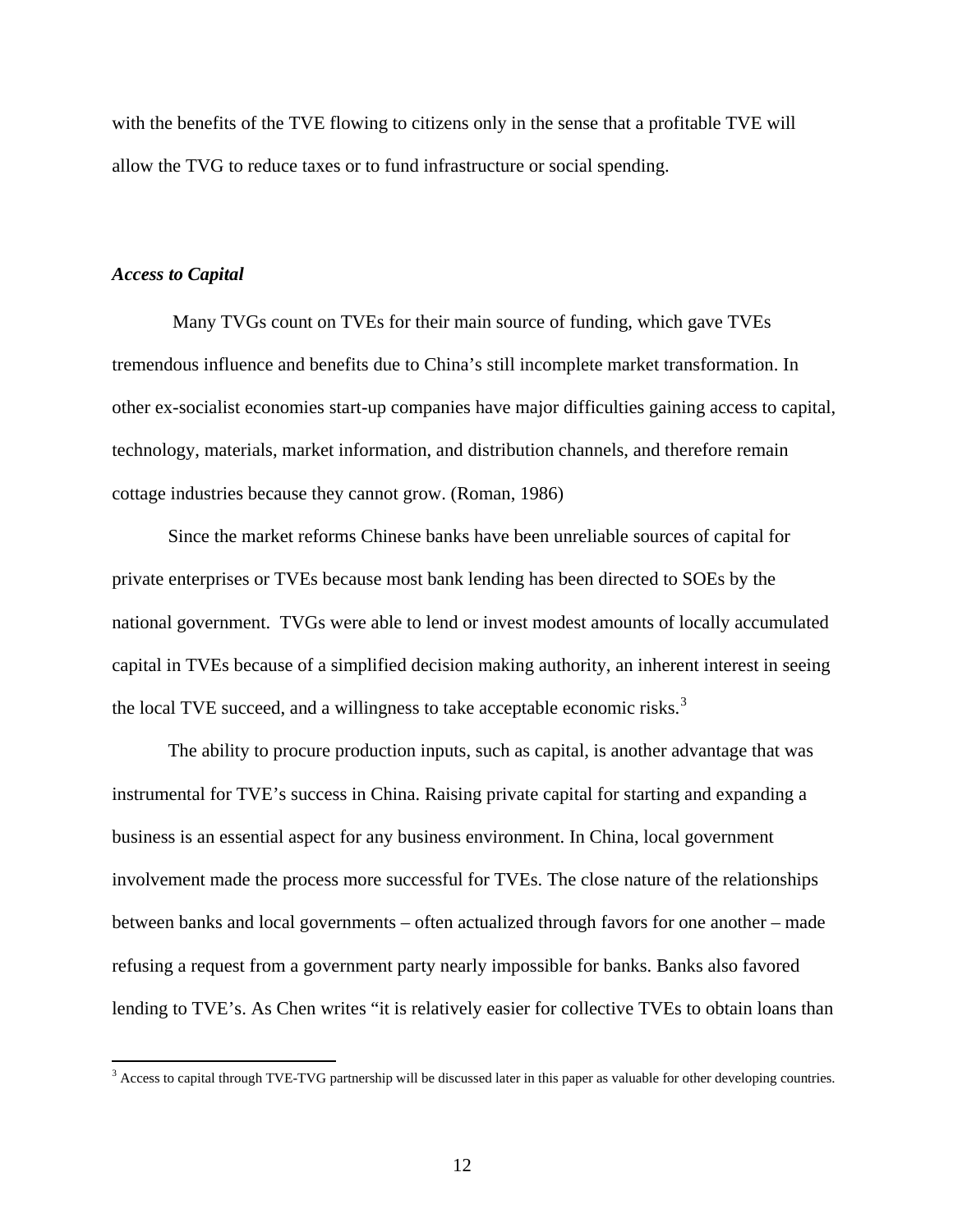<span id="page-12-0"></span>private enterprises under such rules, since collective TVEs have the community government backing them up." (Chen, 2000, 62) In effect, the local government would guarantee the loan, and that makes it substantially more attractive to the lenders.

Private firms in China have an additional threat of government expropriation in the form of bribes or demands for oppressive tax payments. Despite central government attempts to curb extensive corruption such abnormalities remain extant. The protection afforded to TVEs from TVGs either precludes national government officials from pursing bribes or other shakedowns, or the connections of a TVG affords opportunities to appeal to higher authorities for relief.

The TVE model also suppresses corrupt local officials. With the TVE model, local leaders lose their incentive to demand illegal payments from businesses because government salaries and revenue depend on the profitability and competitiveness of their local businesses. China's TVEs can depend on their TVG stakeholders for access to factors for production and to capital, and to protect them from the regional or central government. In essence TVEs are of the government, yet at the same time separate from it.

## *Flexibility of TVE Structure*

The structure of TVEs allows them to sell with equal ability to the private and statecontrolled sectors of the Chinese economy. TVEs are more flexible than SOEs in their hiring practices and can assume or release workers as needed. In periods of labor shortages they can tap into labor from state farms or other enterprises controlled by TVGs. TVEs are subject to the competitive pressures of the market place just as private firms must deal with this uncertainty, however, they have more flexibility because of their access to capital through the TVG. TVEs are smaller and more nimble than SOEs, and the managers tend to have more authority and autonomy. (Luo, Tan, and Shenkar, 1998) To summarize, TVEs are more successful because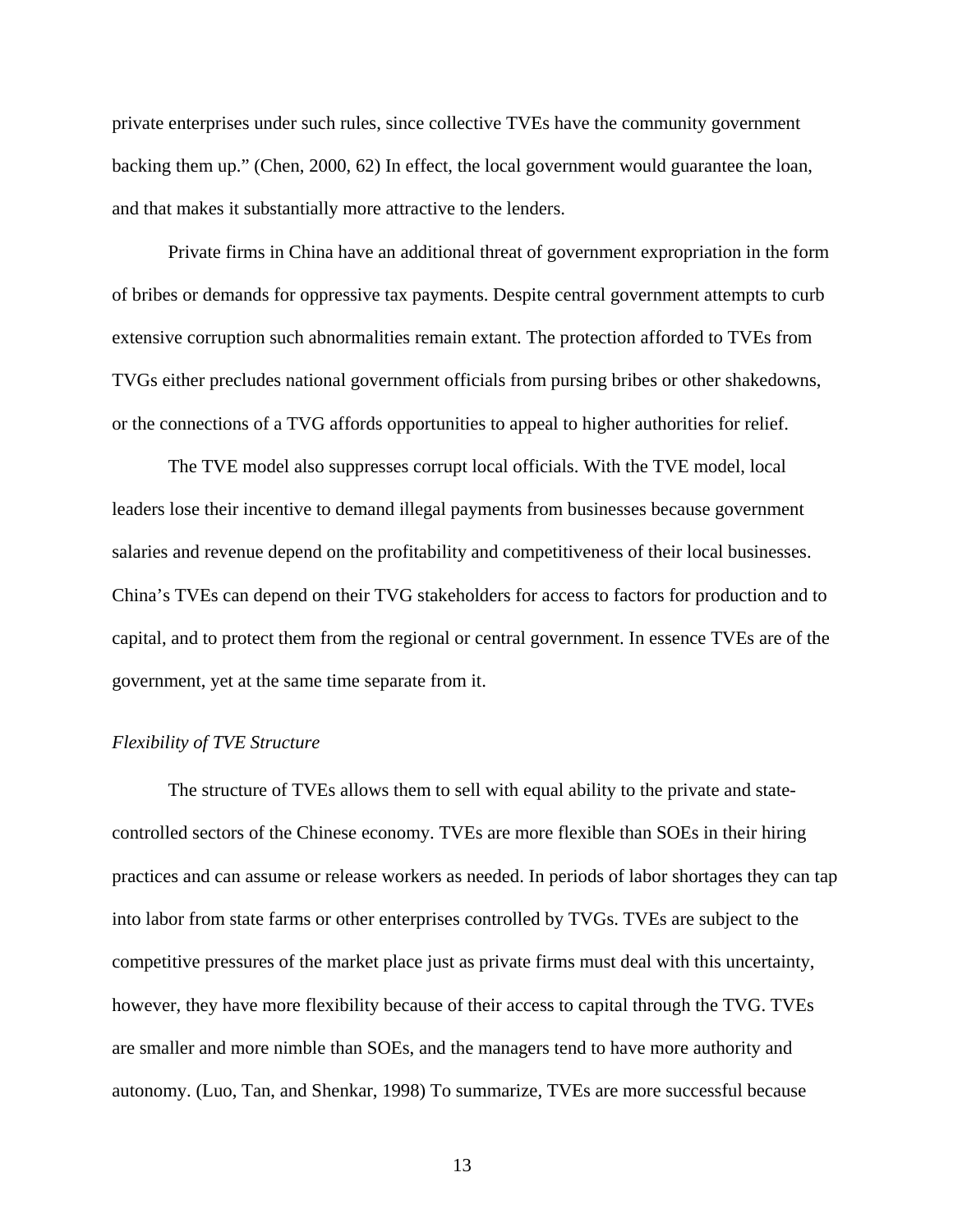<span id="page-13-0"></span>they are the perfect entity for a specific context: able to access government munificence and protection while making market-based business decisions. Considering the commonality of aspects of this context, other developing countries could also learn from the TVE model.

## **TVE TRANSITION IN THE 1990S**

In the late 1990's, the role of TVE's evolved from a bridge between command and quasifree market economic systems to a transitory mechanism. In this decade, emerging private businesses that were neither a SOE nor a TVE gained in prominence, often supplanting the business model from which they had emerged. While some government protected SOEs were able to inefficiently support operations, TVEs began disappearing in number and influence, as the new private businesses competed better in the growing Chinese and global marketplace. Understanding the transitional role of TVEs also emphasizes the importance of the economic and social environment that gave birth to government policies that encouraged TVEs. Without all of these factors it is questionable whether TVEs would have been successful in China let alone other countries.

#### **Chinese economic growth slowdown in 1990's**

Between 1992-1995 China's GDP averaged more than 12% growth, but between 1996 and 2002 it slowed to less than 8% (Pingyao, 2003). This GDP slowdown was associated with higher rates of unemployment, especially in urban areas (Pingyao, 2003). A main driver of this slowdown was large SOEs rationalizing some of their workforce under modified employment laws that gave them some ability to fire workers, while still providing some welfare benefits ("xiagang" system). The purging of workers from the SOE system is evident in Figure 1 below,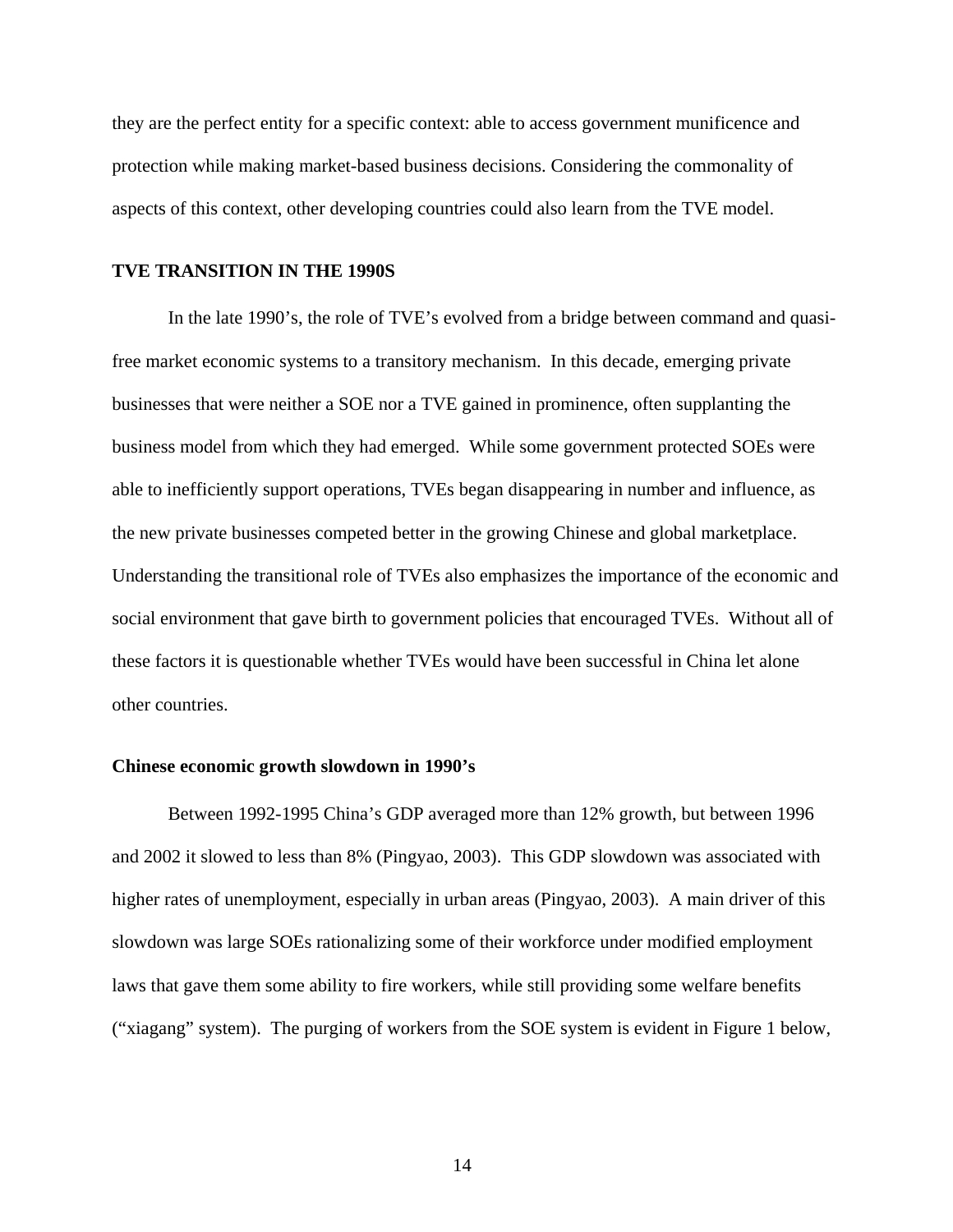which applies a compounded annual growth rate (CAGR) to key segments of the Chinese labor pool.

## **Chart 1: Employment (10000 persons)**

Source: Pingyao, Lin. "China's Economic Growth: New Trends and Implications." *China and* 

|                                    | 1994  | 1995  | 1996  | 1997  | 1998  | 1999  | 2000  | 2001  | <b>CAGR</b> |
|------------------------------------|-------|-------|-------|-------|-------|-------|-------|-------|-------------|
| Urban Employed<br>Persons          | 18653 | 19040 | 19922 | 20781 | 21616 | 22412 | 23151 | 23940 | 3.17%       |
| State owned<br>Units               | 11214 | 11261 | 11244 | 11044 | 9058  | 8572  | 8102  | 7640  | $-4.68%$    |
| Collectively<br><b>Owned Units</b> | 3285  | 3147  | 3016  | 2883  | 1963  | 1712  | 1499  | 1291  | $-11.02\%$  |
| Private<br>Enterprises             | 332   | 485   | 620   | 750   | 973   | 1053  | 1268  | 1527  | 21.01%      |

*World Economy*, Number 1, 2003, pgs. 9-15

\*CAGR calculated as year over year growth rate over certain amount of time (n=8 in this case)

The data and growth rate in Chart 1 suggest a number of implications about the changing nature of the Chinese economy in the 1990s:

- Urban employment began to accelerate in the late 1990s, suggesting greater opportunity and/or migration to the cities (note that urban *un*employment in urban areas grew even quicker, driven by the same issue of labor coming into cities)
- State-owned enterprises were systematically reducing head count at around 5% per yeargradual but important because of the large number of people impacted
- "Collectively owned units" are a proxy for TVEs and the decline in TVE employment was pronounced over the second half of the 1990s, at more than 11% per year
- Conversely, private enterprise employment grew at a dramatic rate of more than 20%, starting from small base, but surpassing TVEs in 2001; this inverse relationship is not coincidental, as many TVEs morphed into private enterprises

These net declines in employment suggest some economic stagnation in China from 1994 to 2001. Numerous reasons exist for this slowdown, but one compelling argument is that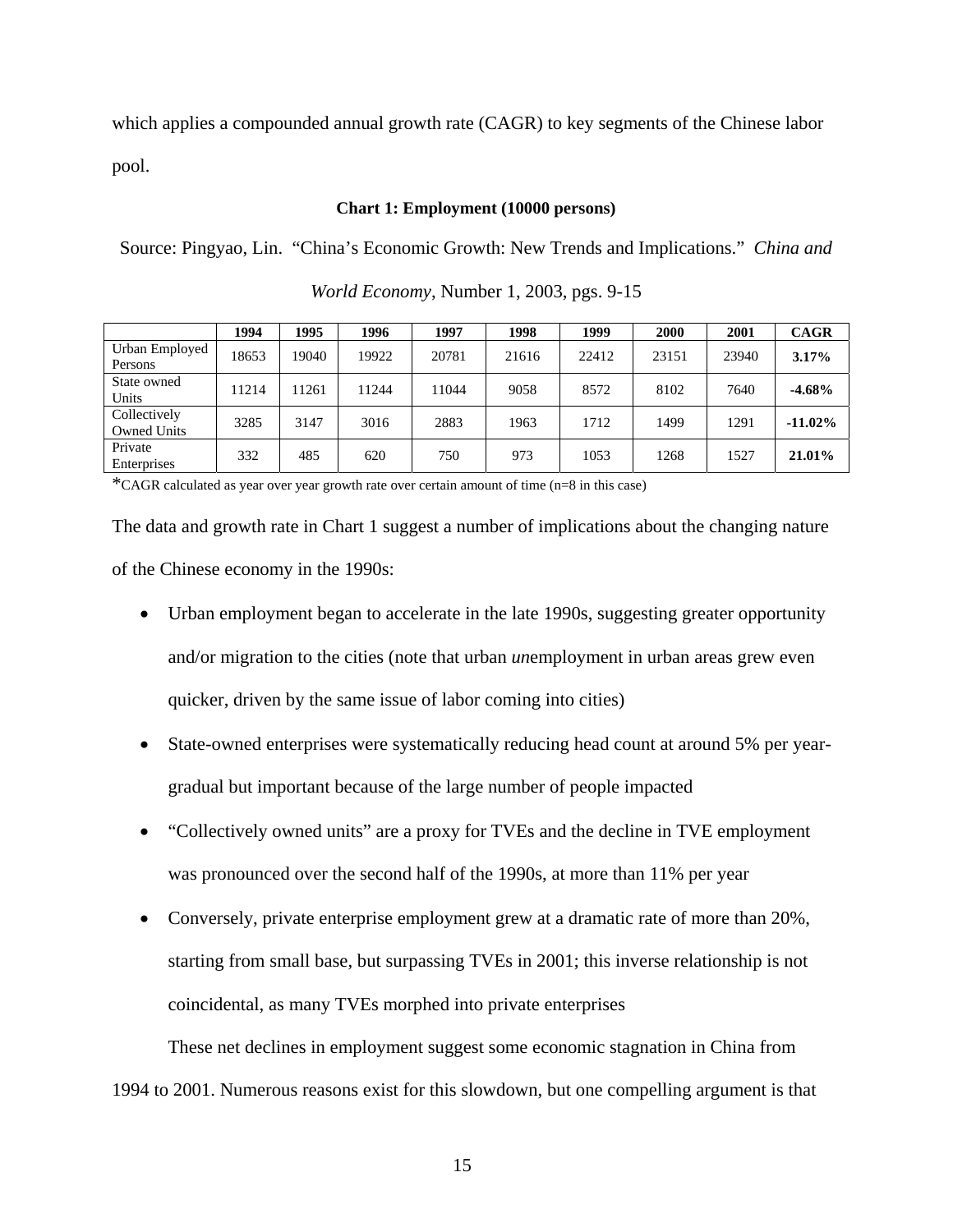<span id="page-15-0"></span>"the efficiency/technology differences between the state-owned and non-state-owned enterprises become large, more and more state-owned enterprises become loss making" (Pingyao, 2003, 12). Essentially, as the historically closed Chinese economy became more open, state supported enterprises became less competitive compared to emerging private businesses. Private businesses were less insular and flexible in the market place, especially in applying new information technologies and supply chain management techniques that became prevalent in the 1990s. Thus, the rebalancing of the labor pool is a consequence of moving from SOEs and TVEs to private sector businesses.

#### **Implications of TVE Decline**

With the slowdown of Chinese economic growth in the 1990s, TVEs experienced a slowdown in output and a decline in employment. The repercussions of this development are numerous and important in a review of Chinese economic development. First, the TVEs were designed to be transitory and their decline was inevitable. The data in Chart 1 does not suggest a dramatic short-term collapse of the TVE, but rather a steady shift away from the business model, aligned with the approach of gradual transition and reform. Second, the labor pool rebalancing is also not surprising, given this driver of moving the Chinese economy into a new free market era*.* One part of TVE design was to absorb rural workers in productive enterprises and prevent large amounts of urban migration. With the decline of TVEs, however, urban migration grew reaffirming that the TVE was achieving its objectives, but now creating new socioeconomic challenges in coastal cities absorbing ex-TVE workers. Third, while many TVEs evolved into private enterprises, "private enterprises are not able to substitute TVEs as a new engine of growth" (Pingyao 2003, pg. 15). This presents a key challenge to the Chinese economy following the TVE- how to absorb excess labor supply, an issue at the historical core of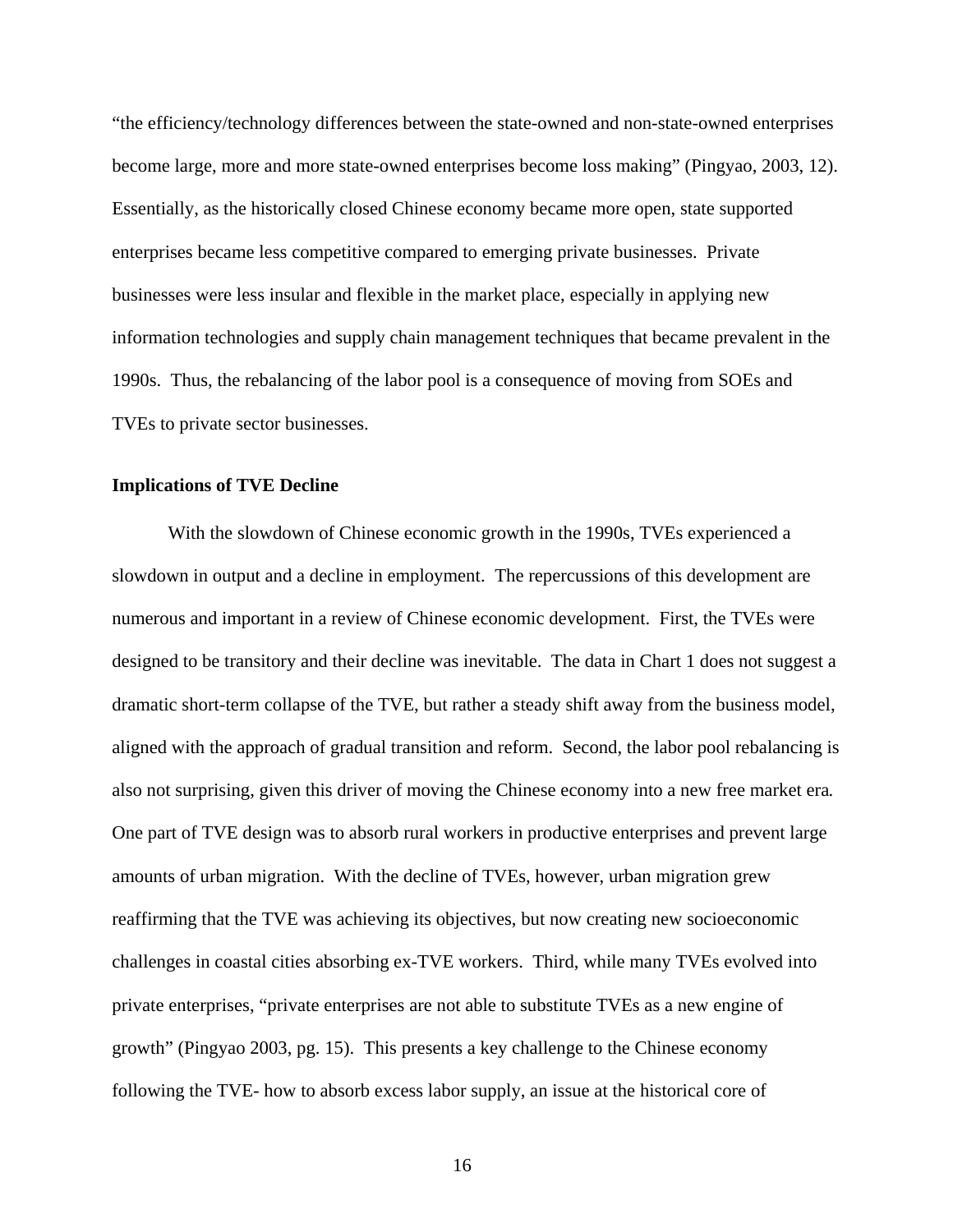<span id="page-16-0"></span>development in China. One reason why TVE labor may not be able to easily transition into private enterprise is because the insularity of the TVE precluded many workers from having the marketable skills to join new companies. The lack of skills, coupled with the explosion of better educated, younger workers coming out of Chinese universities<sup>[4](#page-16-1)</sup>, exacerbates the labor supply issue. While the Chinese government is aggressively using public sector means like large infrastructure projects and high tech zones in inland cities like Xian to spur private economic growth, employing the millions of rural workers that were once part of TVEs poses a formidable challenge.

#### **Entrepreneurship**

 $\overline{a}$ 

Despite the struggles of many post-TVE line workers, a number of former TVE managers have started their own private enterprises, which is an important development for a transition economy. As TVEs served as a bridge mechanism between command and free market systems, its hybrid nature allowed TVE managers to acquire skills necessary to thrive in private enterprise. These managers often formed companies in sectors like manufacturing and mining, often consolidating with the operations of an ex-TVE in neighboring regions. It has been argued that TVEs were the "beginnings of modern Chinese entrepreneurship" (Liao 2001, pg. 27) as they critically learned to "react to prices and costs in pursuit of profits (Liao 2001, pg. 27). The TVE manager was thus better prepared for the transition to a private economy than his counterpart at a SOE. Again, ex-workers from both models did not fare as well unless they were picked up by the new businesses. The TVE managers running new businesses focused on efficiency and technology to drive productivity, hiring fewer workers compared to when they operated as a collective unit with township support.

<span id="page-16-1"></span><sup>&</sup>lt;sup>4</sup> The Michigan team's visit to Renmin University did not necessarily back up this demographic claim as many university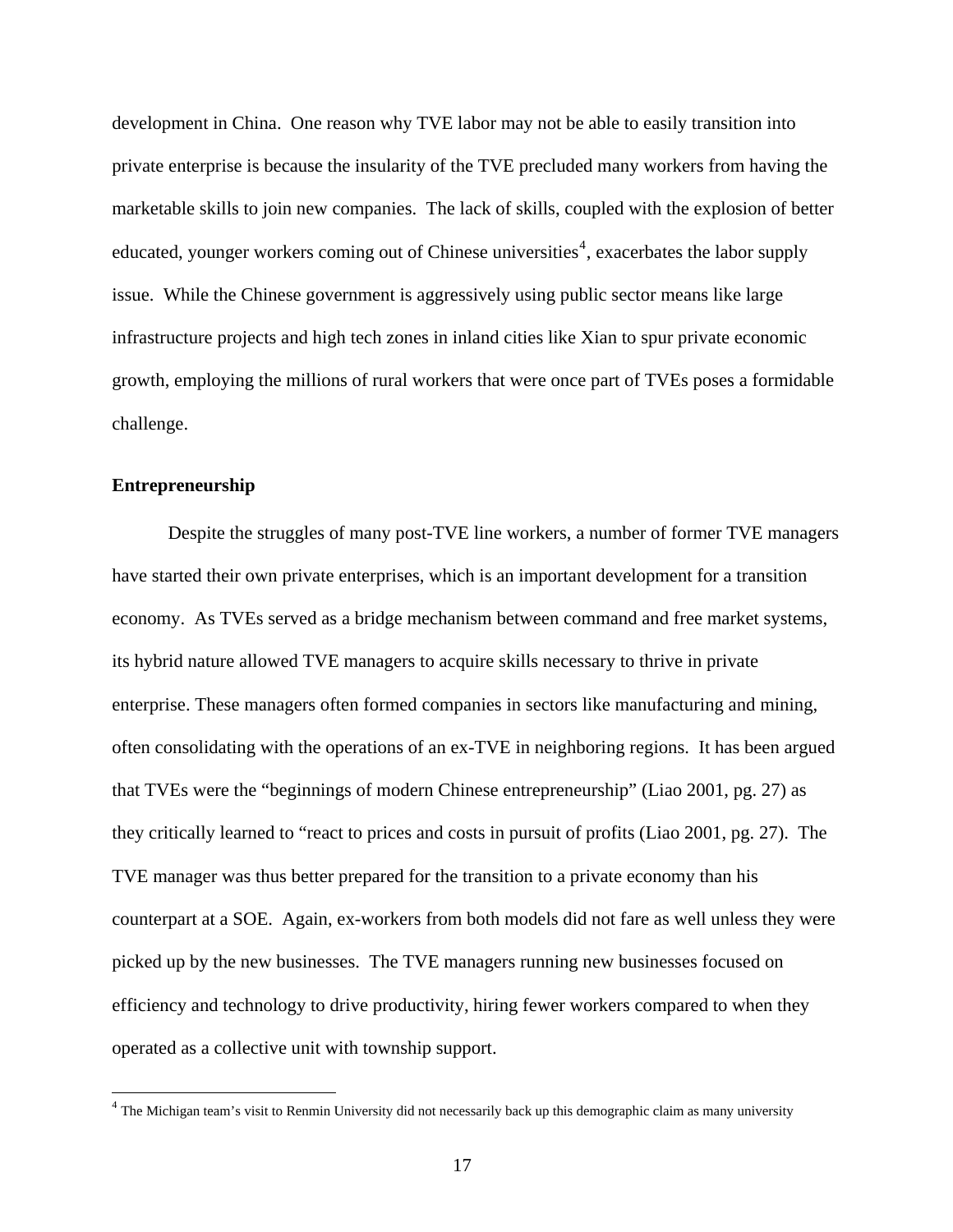## <span id="page-17-0"></span>**Competition in the FDI Era**

Nonetheless, with the enormous growth in FDI after  $2000^5$  $2000^5$ , foreign born entrepreneurs, working with savvy multinationals, possess strong global business acumen that will continue to pressure managers and workers once part of the vast TVE network. The economies of Beijing and Shanghai are currently driven by world class multinational businesses (primarily in manufacturing) with a vast array of Chinese suppliers. These coastal businesses maintain world class efficiency and productivity, and will be difficult competitors for the new businesses to challenge. Given the Michigan team's visit to Xian, a developing city in central China, ex-TVE managers may find their best opportunities through growing inland Chinese businesses that are less saturated than the FDI-driven development on the coast.

## **APPLYING TVE SUCCESS TO OTHER DEVELOPING NATIONS**

TVEs have played a unique role in China's development, yet little research has been done on whether the TVE model can serve other developing countries as well. Though certainly not identical, many traits of early reforming China are also found in the contemporary developing countries of Latin America, Africa, Asia, and Eastern Europe. There is good reason to believe that lessons can be learned from the TVE model.

The TVE model is particularly apt because of how much recent emphasis international aid organizations and development economists are giving to entrepreneurship and small business development. Homegrown businesses are attractive models of sustainable development because they use locally available resources. Many of these businesses utilize local resources. By purchasing inputs, small businesses strengthen the community and other companies. Also, new

students expressed apprehension at their ability to find quality employment despite their education <sup>5</sup>

<span id="page-17-1"></span><sup>&</sup>lt;sup>5</sup> According to the US-China Business Council, FDI inflows into China have doubled between 2000 and 2005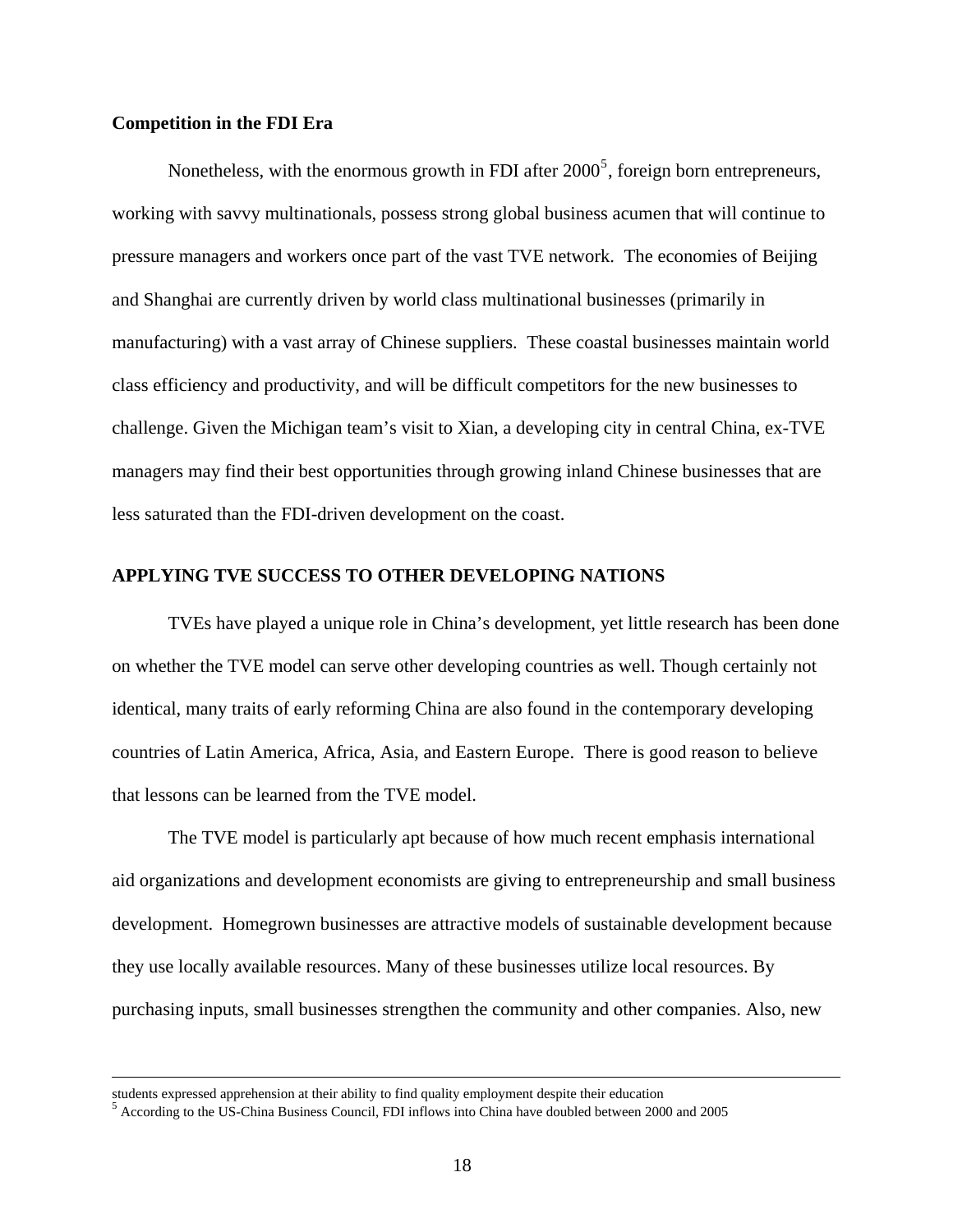<span id="page-18-0"></span>wealth is created for consumers as they are empowered with new types of goods and services at their disposal.

#### **Role of in Suppressing Growth of Small Businesses**

Despite their importance, there are a number of reasons that explain why small businesses have trouble growing in developing countries. Corruption and bribes are one major challenge. As businesses strive to grow, giving any extra "payments" can turn small profit margins into negative ones. In many developing countries, corruption is an ingrained way of doing business. For example, in Russia, entrepreneurs who fail to meet payments commonly face unjust takeovers by corrupt local governments. In many cases, officials use the police to physically seize assets. In other countries with high levels of organized crime, as in the Caucusus or parts of Eastern Europe, small businesses are constantly threatened. Substantial percentages of their profits are handed over to intimidating gangs.

Even if an entrepreneur in a developing country is not completely bankrupted by the corruption, their profits are decreased, their competitiveness is weakened, and their motivation is undermined. Corruption discourages entrepreneurs from taking off and, even when they do start, their growth becomes limited.

The TVE model could effectively assist developing countries in reducing corruption. Government officials would be wrongheaded to bribe the town's TVE, which is the primary source of revenue for government salaries and activities. In addition, mafias would be unlikely to approach a government-run business for a bribe. .

Defending property rights is another essential component to long-term success of a business environment. In western developed nations, property rights are usually protected on a fundamental and even ideological level. Businesses are able to grow without worry that an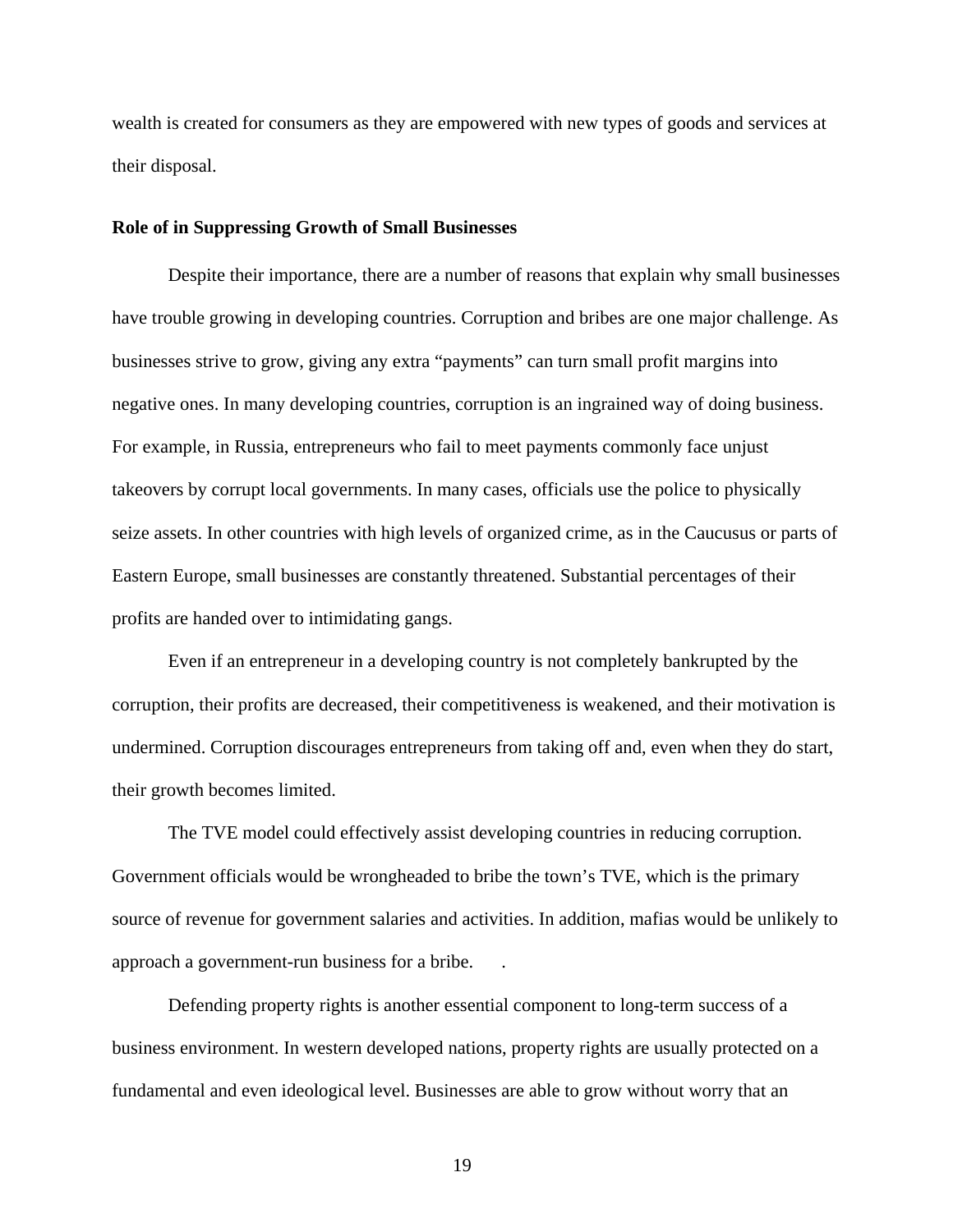<span id="page-19-0"></span>authority or more powerful party will illegally seize their assets. Unfortunately, this is not the case in many developing countries, especially in countries reforming a command economy. In Russia, for example, small (and large) business often face encroachment. The Yukos Oil takeover is a good example. In this case, the Russian government jailed Mikhail Khodorkovsky, the former CEO of the largest oil company in Russia, because of "unpaid taxes" and other supposed offences that took place during a mismanaged and complex privatization process. It was probably not a coincidence that Khodorkovsky supported an opposition political party. Subsequently, the enormous assets of the Yukos company was sold off. Not only did this event devastate Yukos, but it also undermined foreign investors' confidence in Russia.

The TVE model addresses many problems that plague businesses in developing countries. The vested interest of local governments insures a certain amount of security. Of course, each country has its own unique challenges. So, the TVE model would have to be adapted to meet the needs of different societies in order to be applicable. The challenges of anticapitalist discrimination in socialist China are drastically different than the challenges of insecure property rights in Russia, but the solution may be similar.

## **Financial Inputs**

The ability to procure production inputs, such as capital, is another advantage that was instrumental for TVE's success in China. Raising private capital for starting and expanding a business is an essential aspect for any business environment. Raising capital is a key challenge of international development. Some theorists argue that lack of access to capital is the primary reason that developing countries remain poor. The microfinance revolution has taken stabs at this problem, and for that reason is considered a valuable way of attacking poverty. As demonstrated by China, the TVE model is another interesting strategy for distributing capital to poorer regions.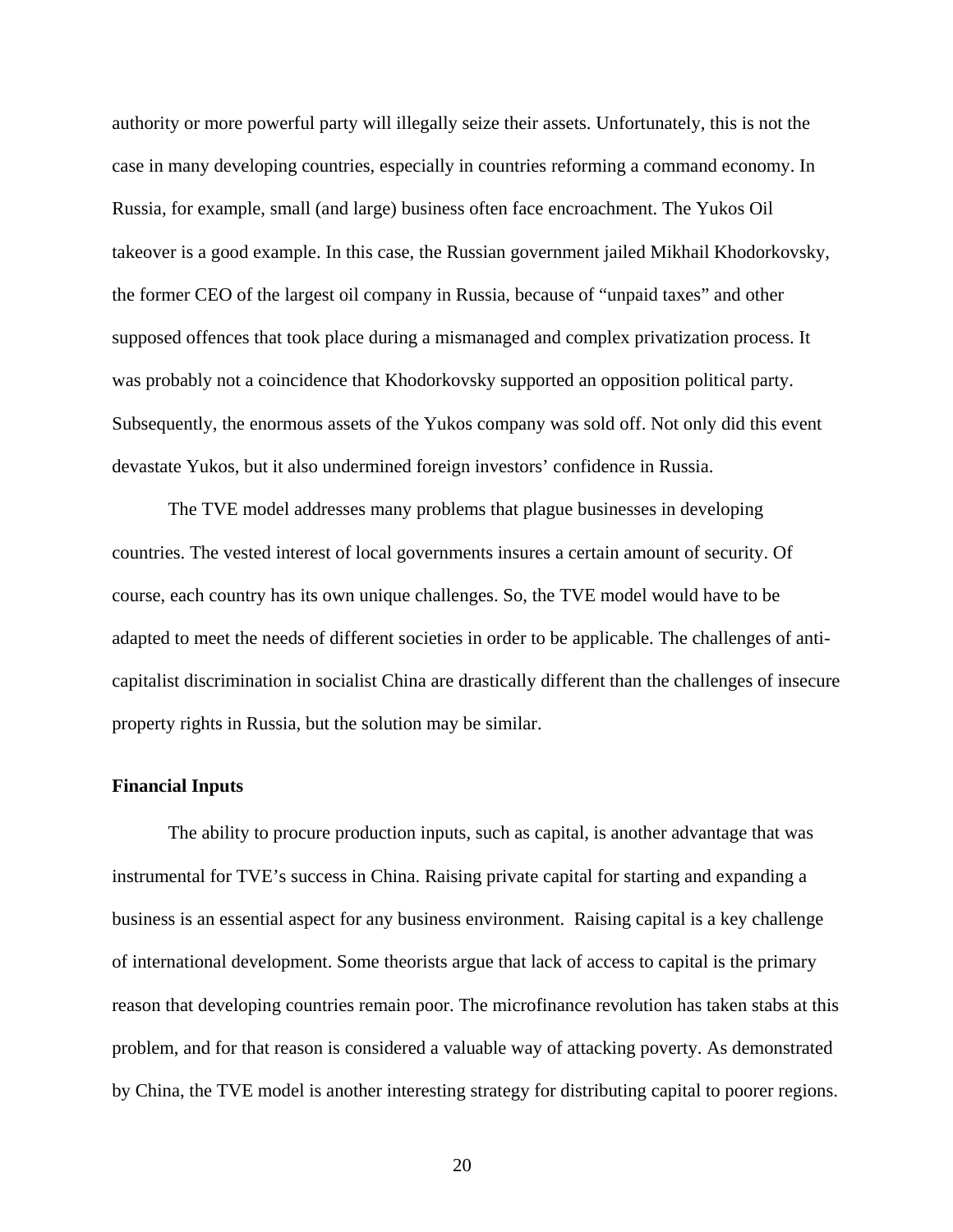<span id="page-20-0"></span>Knowing that a local government is willing to support a business, a bank will have significantly more confidence in that business's loan application. Moreover, if the local government serves as a guarantor, then the bank would have trouble finding any reasons to reject the proposal. Not only does the government's support reduce the bank's risk of not being able to collect, but it also increases the bank's confidence that default will not take place. Government involvement helps the probability that the business will be a success and, thus, capable of repayment.

### **CONCLUSION**

There is no doubt that TVEs contributed to the success of transitioning China from a controlled economy to a market-based economy. It is also evident that TVEs encouraged modern day entrepreneurs in China. By blurring the line of public and private business TVEs addressed obstacles that many small businesses face in developing countries including access to capital and new markets and protection from corruption. While the structure of TVEs contributed significantly to their success, the economic and social climate and factors such as high rates unemployment also encouraged the success of TVEs. TVEs provide valuable lessons for other developing countries but, the chances of the model being replicated in another country are not strong unless their economic and social environment is similar. There are however valuable lessons that other countries can apply from the TVE model. The most important lesson is that public-private partnerships work and provide a good model for protecting infant businesses and encouraging entrepreneurial spirit. A combination of these two outcomes will help an economy grow.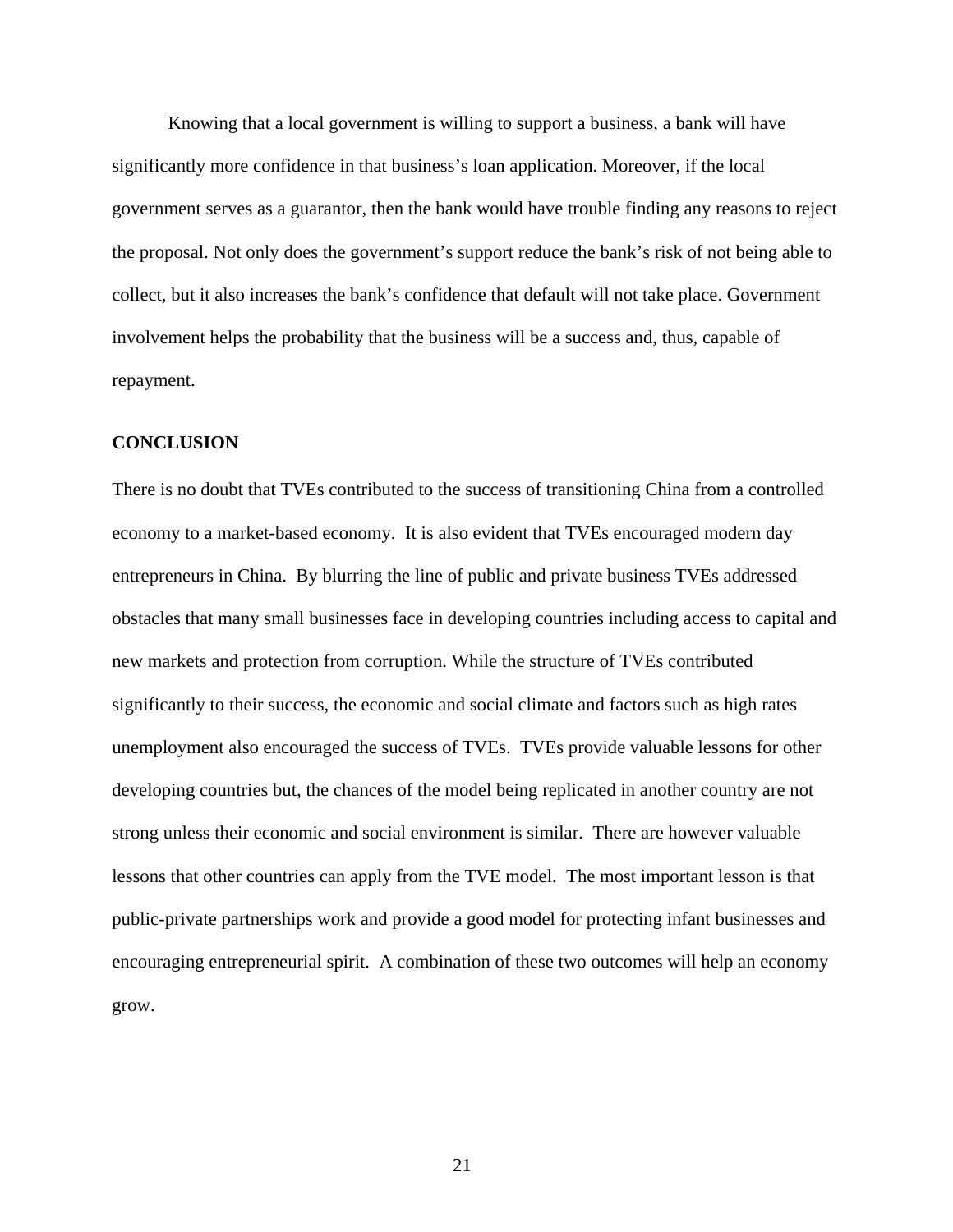## **Works Cited**

- Chen, Hongyi and Ashgate. 2000. The Institutional Transition of China's Township and Village Enterprise, Studies on the Economic Reform of China.
- Ding, Daniel. 2004. Evolution of Organizational Governance and Human Resource Management in China's Township and Village Enterprises International Journal of Human Resource Management 15:4 June/15:5 August.
- Garnaut, Ross, et.al. 2005. "China's Ownership Transformation." *International Finance Corporation.*
- Hills, G.E. 1994. Market and Entrepreneurship: Research Ideas and Opportunities. Greenwood Press.
- Hongyi Chen. 2000. The Institutional Transition of China's Township and Village Enterprises. Ashgate, Sydney.
- Liao, Debbie. 2001. "The Development of Modern Entrepreneurship in China." *Stanford Journal of East Asian Affairs.*
- Liu , Deqiang and Otsuka , Keijiro. 2004. A Comparison of Management Incentives, Abilities, and Efficiency between SOEs and TVEs: The Case of the Iron and Steel Industry in China. Economic Development and Cultural Change Chicago. Vol. 52, Iss. 4, p. 759- 780 July, 22.
- Nee, V. 1992. Organizational dynamics of market transition: hybrid forms, property rights, and mixed economy in China. *Administrative Science Quarterly.* 37: 1-27.
- Pingyao, Lin. 2003. China's Economic Growth: New Trends and Implications. *China and World Economy*, Number 1, 9-15**.**
- Perotti, et al. 1999. State-Owned Versus Township and Village Enterprises in China. Comparative Economic Studies, XLI, 151-179.
- Roman, Z. 1986. Competition and industrial organization in the centrally planned economies.
- Shiraishi, Maho. 2004. *Efficiency of Chinese Township and Village Enterprises and Property Rights in the1990s: Case Study of Wuxi* Go Yano. Comparative Economic Studies New Brunswick. Vol. 46, Issue. 2, 311-340.

Slowing growth of rural enterprises in China. 1998 Oxford Analytica Ltd. 1998.

Tan, J. and Litshcert, R.J. 1994. Environment-strategy relationship and its performance